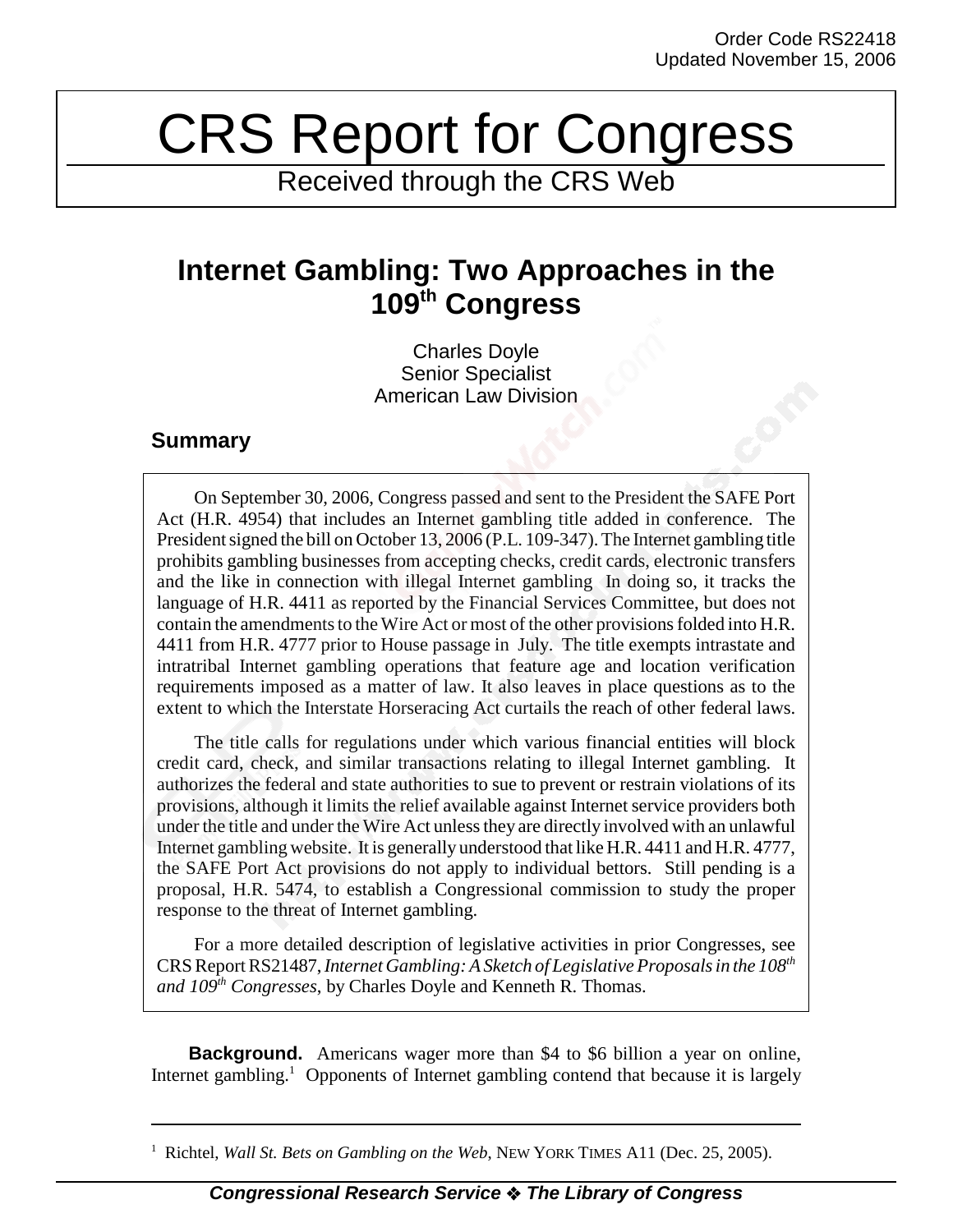unregulated it fails to block access by children, affords tempting opportunities for organized crime and money launderers, and lacks any effective safeguards against fraud; they also characterize it as particularly addictive and point out that it frustrates state gambling laws and regulations.<sup>2</sup> The National Gambling Commission recommended that the explosion of illegal Internet gambling be confined and that related financial transactions be outlawed.<sup>3</sup> Most Internet gambling operations are already proscribed by federal law but as yet to little avail.<sup>4</sup> The two most commonly cited obstacles to more effective enforcement are (1) the fact that most Internet gambling enterprises operate overseas beyond the effective reach of U.S. authorities;<sup>5</sup> and (2) questions of whether the Wire Act, perhaps the most effective federal anti-gambling statute, can be used against any form of gambling other than sports betting.<sup>6</sup> The task of removing these obstacles has been complicated by the legalization of various forms of gambling in different jurisdictions, by the use of electronic communications and other technological advances in connection with off track betting and other forms of gambling that are legal in some states and illegal in others, by the suggestion that the countenance of such use while prohibiting offshore Internet gambling may be contrary to World Trade Organization (WTO) obligations of the United States,<sup>7</sup> and by the shadow of the First Amendment.<sup>8</sup> Congress has weighed the possibility of amending related federal law for several years. The proposals often begin and end with the Wire Act, 18 U.S.C. 1084.

4 *See generally*, CRS Report 97-619, *Internet Gambling: Overview of Federal Criminal Law*, by Charles Doyle.

5 *House Hearings*, at 9 (testimony of Dep.Ass't Att'y Gen. John G. Malcolm).

6 The Wire Act has been used to prosecute online gambling involving sports gambling, *United States v. Cohen*, 260 F.3d 68 (2d Cir. 2001), but has rarely been used to prosecute any form of gambling other than sports gambling, *but see*, *United States v. Smith*, 390 F.2d 420 (4<sup>th</sup> Cir. 1968). Moreover, in a civil suit the Fifth Circuit rejected a contention that credit card companies had aided and abetted a violation of the Wire Act when they honored Internet gambling charges, since the plaintiff had failed to allege that the charges involved sports gambling, *In re Mastercard International*, 313 F.3d 257, 262-63 (5<sup>th</sup> Cir. 2002).

7 *See*, *United States — Measures Affecting the Cross-Border Supply of Gambling and Betting Services*, 99 AMERICAN JOURNAL OF INTERNATIONAL LAW 861 (2005).

<sup>2</sup> *Proposals to Regulate Illegal Internet Gambling: Hearing Before the Senate Comm. on Banking, Housing, and Urban Affairs*, 108th Cong., 1st sess. (2003)(*Senate Hearings)*; *Unlawful Internet Gambling Funding Prohibition Act and the Internet Gambling Licensing and Regulation Commission Act: Hearing Before the Subcomm. on Crime, Terrorism, and Homeland Security of the House Comm. on the Judiciary,*  $108<sup>th</sup> Cong., 1<sup>st</sup> sess. (2003)*(House Hearings)*.$ 

<sup>3</sup> National Gambling Impact Study Commission, *Final Report*, at 5-12 (1999).

<sup>&</sup>lt;sup>8</sup> 18 U.S.C. 1304 prohibits FCC regulated radio stations from broadcasting certain gambling information. The Supreme Court upheld the application of section 1304 against a North Carolina station that broadcasted information concerning the Virginia state lottery, because lotteries were unlawful under North Carolina law, *United States v. Edge Broadcasting Co.*, 509 U.S. 418, 429- 31 (1993). Six years later, it held that the First Amendment would not allow the application of section 1304 to advertisements for a local casino by a station located in Louisiana where such gambling was lawful, *Greater New Orleans Broadcasting Ass'n, Inc. v. United States*, 527 U.S. 173, 195-96 (1999).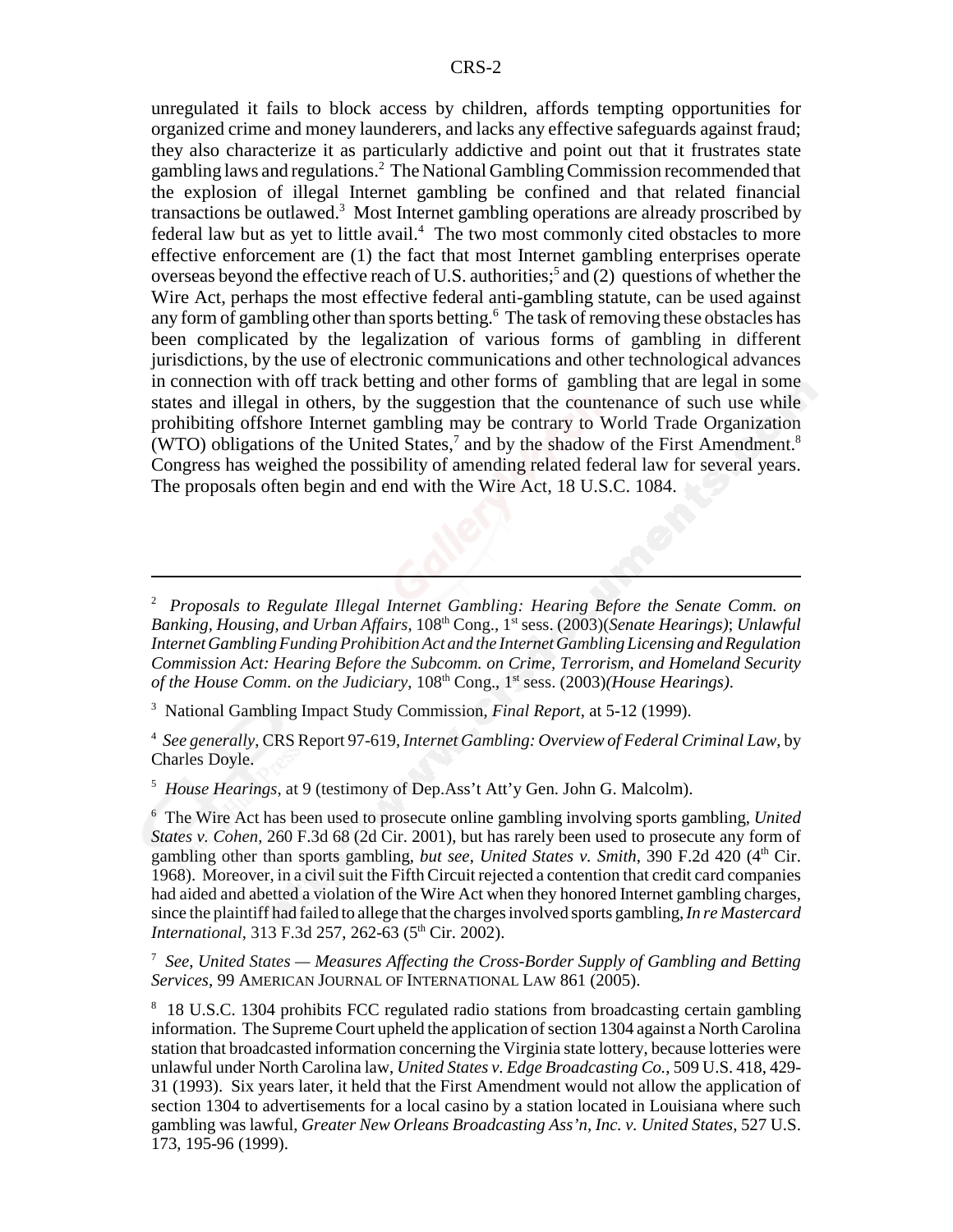The Wire Act in pertinent part declares that:

Whoever being engaged in the business of betting or wagering knowingly uses a wire communication facility for the transmission in interstate or foreign commerce of bets or wagers or information assisting in the placing of bets or wagers on any sporting event or contest, or for the transmission of a wire communication which entitles the recipient to receive money or credit as a result of bets or wagers, or for information assisting in the placing of bets or wagers, shall be fined under this title or imprisoned not more than two years, or both, 18 U.S.C. 1084(a).

Anyone who aids or abets the commission of any federal crime, including violations of the Wire Act, is subject to the same penalties as the person who commits the violation directly, 18 U.S.C. 2.9 The Department of Justice has reportedly called upon the specter of an aiding and abetting prosecution to discourage legitimate businesses from providing certain services to offshore Internet gambling operations.10

H.R. 4777, introduced by Representative Goodlatte, sought to amend the Wire Act to make it clear that the act was not limited to sports gambling and that it applied to Internet gambling. H.R. 4411, introduced by Representative Leach, sought to ban gambling businesses from accepting checks, credit cards, electronic fund transfers and the like in connection with Internet gambling. After the bills were reported out of the House Financial Services and the House Judiciary Committees,<sup>11</sup> the House merged the two and passed them as  $H.R. 4411<sup>12</sup>$  Although Internet gambling legislation had been introduced in the Senate in earlier Congresses, none had been introduced in the 109<sup>th</sup> Congress until the SAFE Port Act was reported out of conference. Title VIII of the SAFE Port Act (H.R. 4954) as reported out of conference,<sup>13</sup> passed by both Houses, and sent to the President,<sup>14</sup> addresses illegal Internet gambling. The President signed the bill on October 13, 2006, P.L. 109-347, 120 Stat. 1884 (2006).

**Title VIII of the SAFE Port Act.** P.L. 109-347 contains an unlawful Internet gambling enforcement title that in large measure draws upon the language of H.R. 4411

<sup>11</sup> H.Rept. 109-412, pt.1 and pt.2 (2006); H.Rept. 109-552 (2006).

<sup>12</sup> 152 *Cong.Rec.* H5008 (daily ed. July 11, 2006); the text of H.R. 4411 as passed by the House appears in 152 *Cong.Rec.* H4980-983 (daily ed. July 11, 2006).

<sup>&</sup>lt;sup>9</sup> "In order to aid and abet another to commit a crime it is necessary that a defendant in some sort associate himself with the venture, that he participate in it as in something that he wishes to bring about, that he seek by his action to make it succeed," *Nye & Nissen v. United States*, 336 U.S. 613, 619 (1949).

<sup>&</sup>lt;sup>10</sup> Smith, *Interbet, It's Illegal, But Online Gambling Mushrooms Anyway*, ROCKY MOUNTAIN NEWS 1B (Jan. 30, 2006)("the Sporting News earlier this month agreed to pay a \$4.2 million fine and launch a \$3 million public-service campaign to settle federal charges it had run illegal online gambling advertising"); Timmons & Pfanner, *Online Gambling Shares Climb 11% in Debut Day*, NEW YORK TIMES C6 (June 28, 2005)("Many United States credit card issuers, under government pressure, also block payments to online gambling sites").

<sup>13</sup> H.Rept. 109-711 (2006), reprinted at 152 *Cong.Rec.* H8540 (daily ed. Sept. 29, 2006).

<sup>14 152</sup> *Cong.Rec.* S10817, H8037-38 (daily ed. Sept. 29, 2006).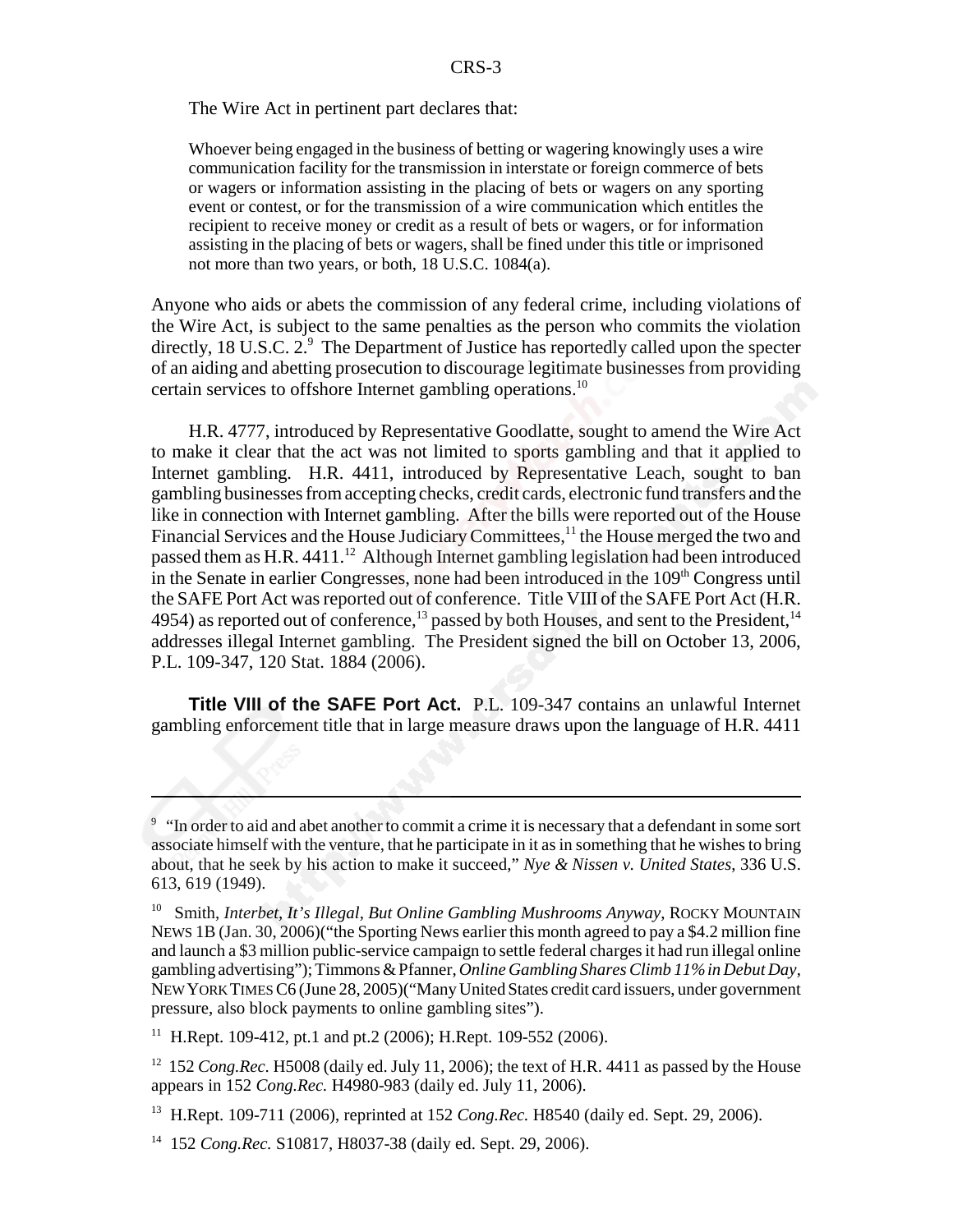## CRS-4

as reported by the House Financial Services Committee.15 It does not contain the extensive amendments to the Wire Act found in H.R. 4777 and added to H.R. 4411 prior to its passage by the House. More specifically, Title VIII:

- prohibits those in the gambling business from accepting cash, check, credit or other form of payment in connection with unlawful Internet gambling, 31 U.S.C. 5363

- punishes violators by imprisonment for not more than five years; and or a fine of not more than \$250,000 (not more than \$500,000 for organizations), 31 U.S.C. 5366

- defines "bet or wager" as "the staking or risking by any person of something of value upon the outcome of a contest of others, a sporting event, or a game subject to chance, upon an agreement or understanding that the person or another person will receive something of value in the event of a certain outcome" and includes

- + lottery participation;
- + gambling on athletic events; and
- + information relating financing a gambling account;
- but does not include:
	- + securities transactions;
	- + commodities transactions;
	- + over-the-counter derivative instruments;
	- + indemnity or guarantee contracts;
	- + insurance contracts;
	- + bank transactions (transactions with insured depository institutions);
	- + games or contests in which the participants to do not risk anything but their efforts;
	- + certain sports fantasy contests, 31 U.S.C. 5362(1)

- defines "unlawful Internet gambling" to mean "to place, receive, or otherwise knowingly transmit a bet or wager by many means which involves the use, at least in part, of the Internet where such bet or wager is unlawful under any application federal of state law in the state or tribal lands in which the bet or wager is initiated, received, or otherwise made" but does not include:

+ intrastate gambling, authorized under state law that features age and location verification requirements, that does not violate certain other federal gambling laws; + intratribal gambling, authorized under law or compact that features age and location verification requirements, that does not violate certain other federal gambling laws, 31 U.S.C. 5362(10)

- directs the Secretary of the Treasury and Federal Reserve Board of Governors, in consultation with the Attorney General to promulgate regulations within nine months requiring various financial entities to block unlawful Internet gambling financial transactions, affords entitles immunity from civil liability for compliance, and subjects them to regulatory enforcement, 31 U.S.C. 5364

-authorizes federal and state attorneys general to sue in federal district court for injunctive relief to prevent or restrain prohibited transactions; limits the relief available against Internet service providers to blocking access and removing links within their service, and provides that relief may not include imposition of monitoring responsibilities; and absolves Internet service providers from the Wire Act's denial of service requirements, except to the extent that they operate an unlawful Internet gambling website, 31 U.S.C. 5365

<sup>&</sup>lt;sup>15</sup> The text of Title VIII is reprinted at 152 *Cong.Rec.* H8558 (daily ed. Sept. 29, 2006).